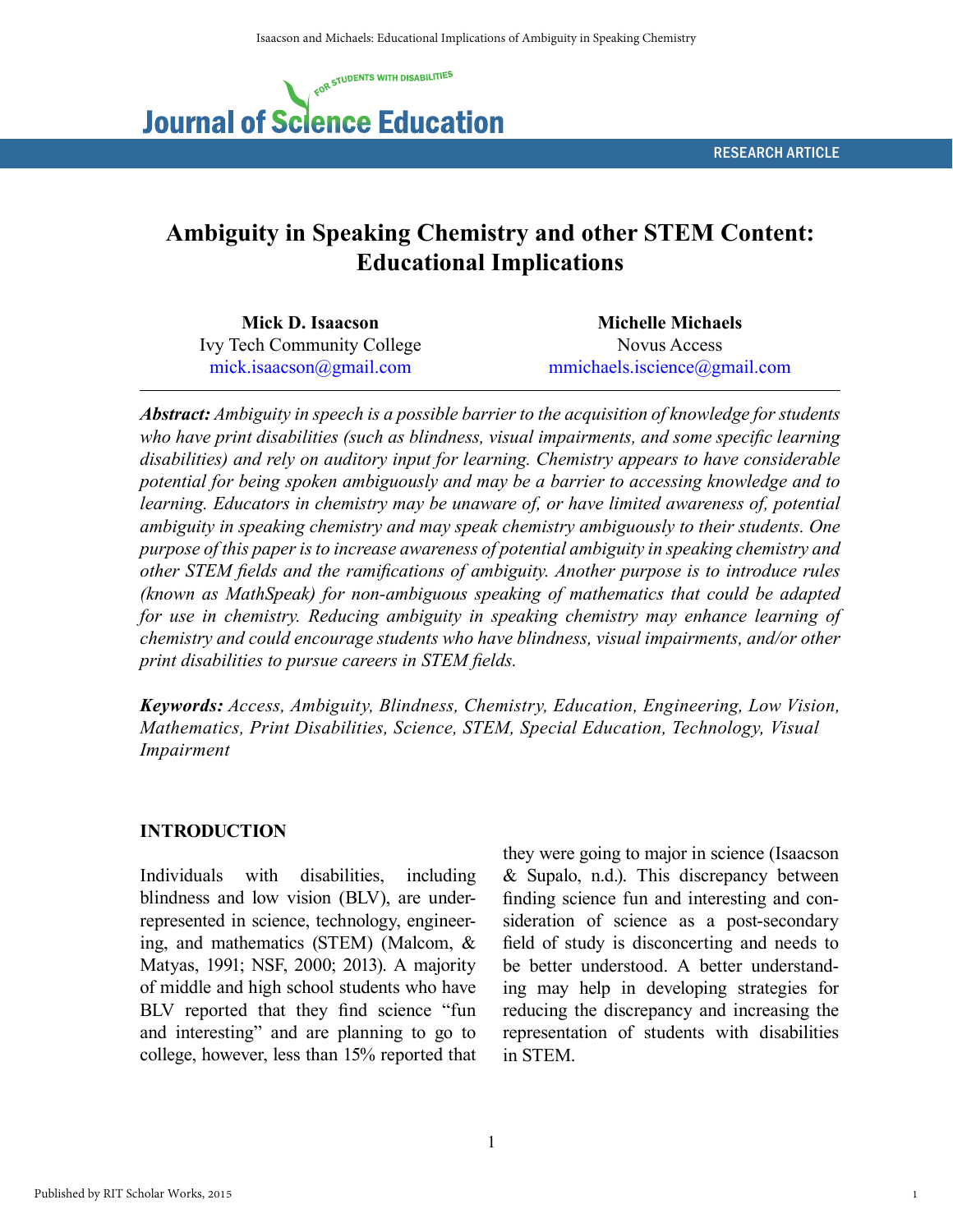#### **AMBIGUITY IN TEACHING STEM**

There are many factors that may contribute to STEM underrepresentation. Isaacson, Lloyd, & Schleppenbach (2010) suggest that ambiguity in spoken mathematics may be a contributing factor. Mathematics is replete with potential ambiguity when it is spoken in a format typical of everyday speech. For example, consider the following equation:  $\sqrt{a+b+c}$ , which is typically spoken as "the

square root of a plus b plus c." This utterance is ambiguous because it has two interpretations as shown in the following equations:  $\sqrt{a+b+c}$  and  $\sqrt{a+b+c}$ .

Ambiguity in oral communication of mathematical content is problematic for students who have BLV and may be frustrating and inhibit learning for others (Isaacson, Srinivasan, & Lloyd, 2012). Ambiguity in spoken mathematics is a unique area of research and development with implications beyond mathematics. For example, chemistry has the potential for being spoken ambiguously and may pose a barrier to learning. One focus of the present article is the potential application of research and development efforts for reducing ambiguity in spoken mathematics to chemistry and other STEM fields. As Isaacson and his colleagues are the primary, if not the only, researchers who have published on the topic of ambiguity in spoken mathematics, citations of their work appear throughout this article.

Textbooks provide source material that teachers frequently present aloud to their classes. Source material with potential ambiguity may be spoken ambiguously (Isaacson et al., 2012). Ambiguity in teachers'

oral presentations of content from chemistry textbooks may impede information access. This reduced access is a possible barrier to learning that may contribute to STEM underrepresentation. Obstacles such as ambiguity in the presentation of content while learning chemistry may contribute to STEM underrepresentation.

An examination of source material may provide an estimate of the degree of possible ambiguity within learning material presented aloud to students in the classroom (Isaacson et al., 2012). To obtain a rough estimate for the chemistry classroom, a basic chemistry textbook (Timberlake & Timberlake, 2011) that met Indiana State Standards was perused for potential ambiguity. The following summary of the examination provides evidence of the potential for substantial ambiguity when speaking chemistry content. Chapter 2 has a lengthy section on scientific notation that contains many equations with superscripts and fractions. Based on informal observations, many professionals in chemistry speak both scientific notation (i.e. superscripts) and fractions in a manner consistent with how mathematical content is typically spoken, which frequently is ambiguous (Isaacson et al., 2012). Chapter 2 was not the only section that contained potential ambiguity. Mathematically based content with potential ambiguity was found throughout the text. This included equations concerning specific heat, mass, the energy content of food, and the properties of gases, to name a few.

Potential ambiguity was not only limited to mathematically based chemistry equations. For example, the letter "g" was used in one section of the Timberlake and Timberlake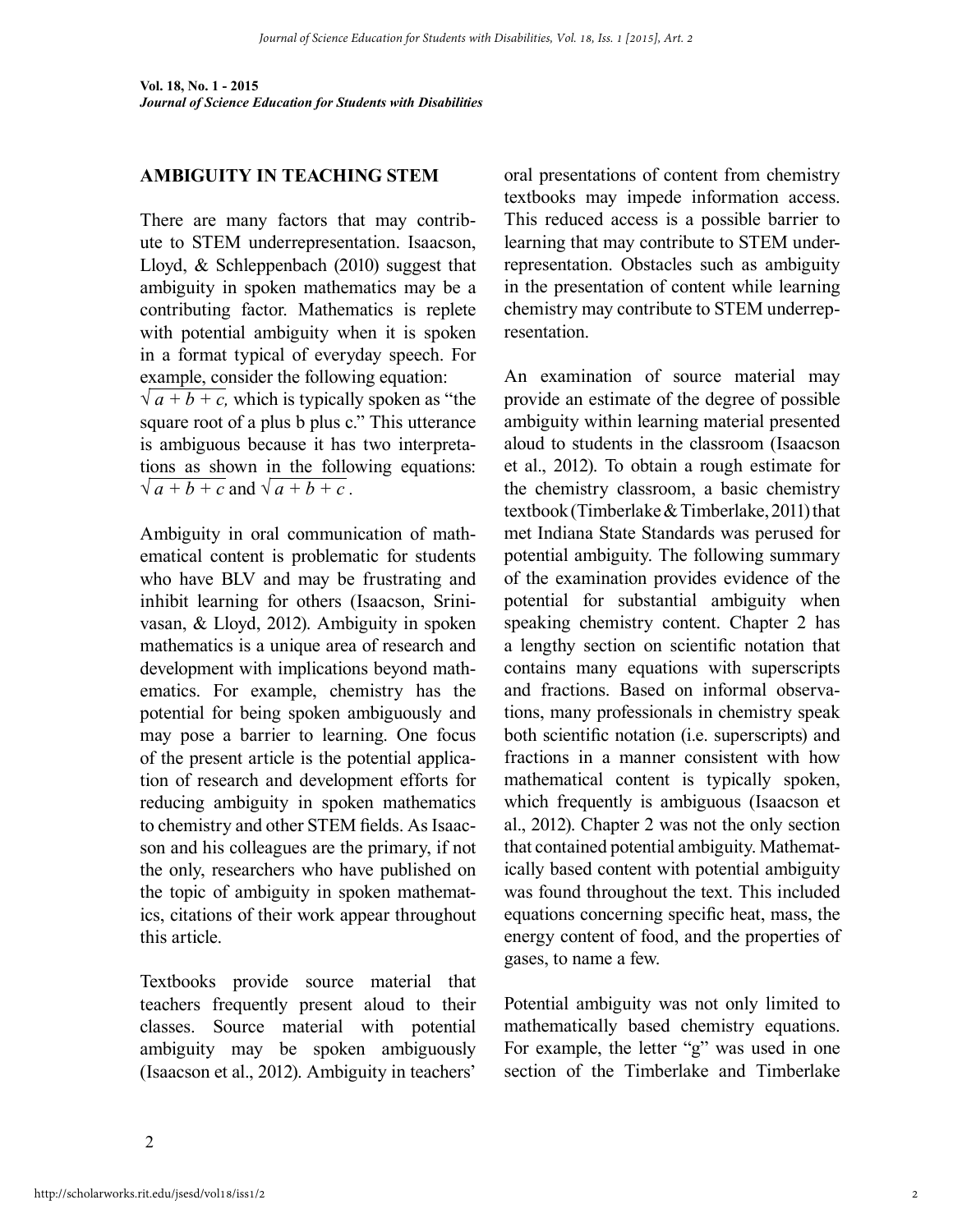(2011) chemistry textbook to denote a gas but was used in a different section to denote grams. While some individuals may be able to use contextual cues within a section to determine the correct use of the letter "g", others may not have developed the skills for using contextual clues to reduce ambiguity. In addition, chemical formulas may also contribute to spoken ambiguity. Consider the formula,  $H_2O$ , which is usually spoken as "h two o." In this utterance, it is unclear as to whether the "two" refers to the "H" as in 2 Hydrogen atoms or to the "O" as in 2 Oxygen atoms.

#### **REDUCING AMBIGUITY**

Many students who have BLV rely heavily on speech for learning. For these students, ambiguity in speaking may impose a barrier for accessing knowledge. Dr. Abraham Nemeth, Professor Emeritus of Mathematics at the University of Detroit Mercy, who had been blind since birth, developed rules during his studies for non-ambiguous communication of mathematics. These rules, now known as MathSpeak, have been developed and standardized as part of an initiative to promote non-ambiguous communication of mathematics (MathSpeak Initiative, 2004).

The MathSpeak rules have been shown to be intuitive and easy to learn (Isaacson et al., 2010). An example describing an application of the rules follows. Fractions are typically spoken ambiguously when they are read aloud. This tends to occur because of the speaker's failure to demarcate the beginning and end of instances of ambiguity (Isaacson et al., 2012). To illustrate, equation 1 above is typically spoken as "a plus b over c." This utterance is ambiguous because there are two possible interpretations (also shown above). Using the MathSpeak rules (MathSpeak additions are shown in *italics)*, the first interpretation would be non-ambiguously spoken as "a plus *start fraction* b over c *end fraction*." The second interpretation would be nonambiguously stated as "*start fraction* a plus b over c *end fraction*." The rules demarcate the beginning and end points of where ambiguity could arise.

| <i>Equation 1:</i>       | $a + \frac{b}{c}$ |
|--------------------------|-------------------|
| <i>Interpretation 1:</i> | $a + \frac{b}{c}$ |
| <i>Interpretation 2:</i> | $\frac{a+b}{c}$   |

Unlike mathematics, rules for speaking chemistry content in a non-ambiguous manner have yet to be developed. Rules for non-ambiguous communication of chemistry may reduce ambiguity in spoken content as a potential barrier for accessing chemistry. Increasing access to chemistry may encourage some students who have BLV to enter into post-secondary STEM studies and STEM careers.

*c*

The MathSpeak rules have the potential to be adapted for speaking many aspects of chemistry non-ambiguously. For example, a sample problem concerning volume and moles on p. 345 of Timberlake and Timberlake (2011) contains equation 2 shown below.

***Equation 2:*** 
$$
n2 \frac{v1}{n1} = \frac{v2}{n2}n2
$$

Equation 2 would typically be spoken as "n two times v one over n one equals v two over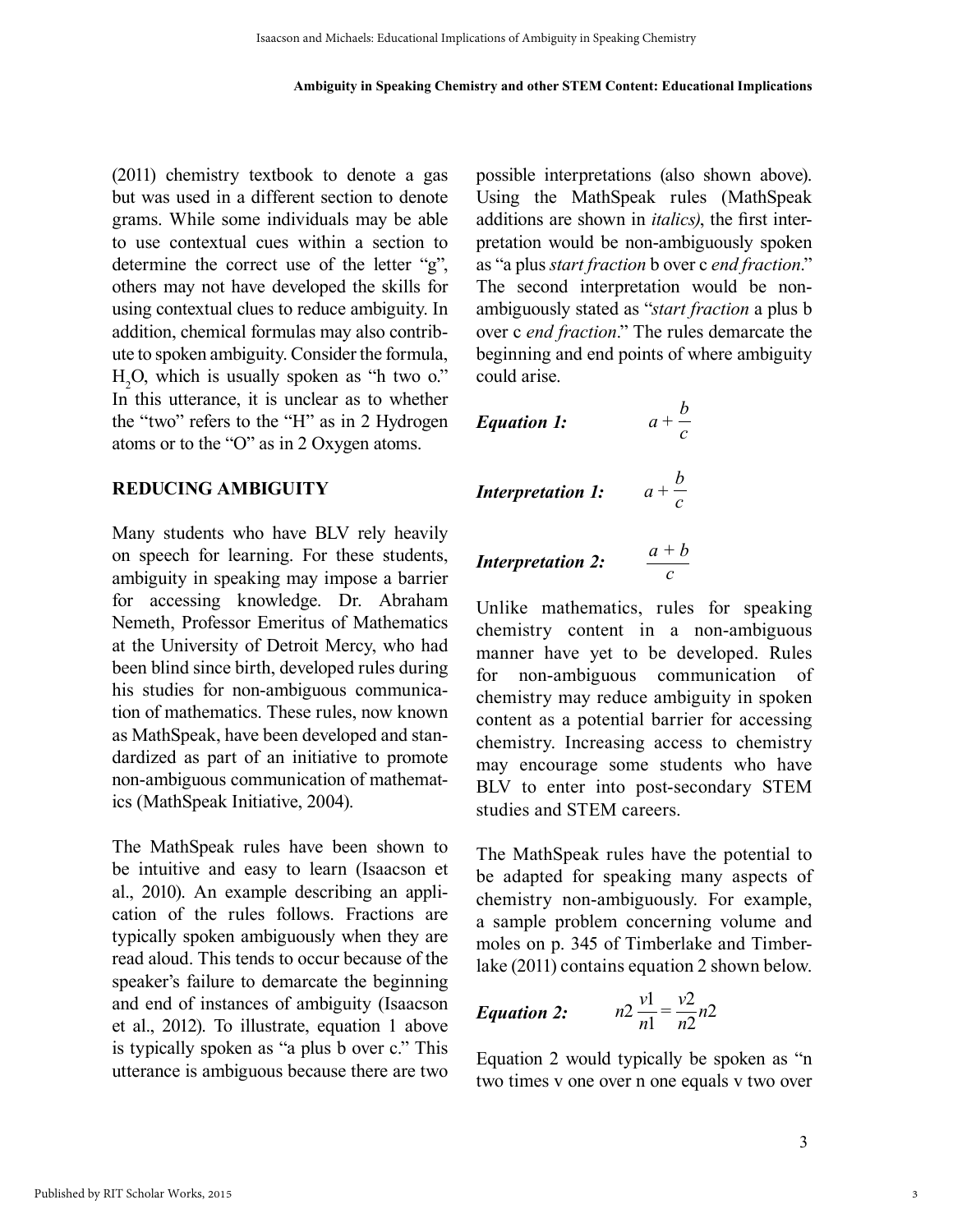**Vol. 18, No. 1 - 2015** *Journal of Science Education for Students with Disabilities*

n two times n two." This spoken rendering is ambiguous because it can be interpreted in many ways. Five possible interpretations are shown in table 1. The equation could be non-ambiguously spoken with the MathSpeak rules as in the following utterance: "n two times *start fraction* v one over n one *end fraction* equals *start fraction* v two over n two *end fraction* times n two."

Potential ambiguity in chemistry can be found in content other than fractions. Chemical formulas, which are used frequently throughout chemistry, contain potential ambiguity that could be reduced by the use of MathSpeak rules. To illustrate, consider the formula,  $(NH_4)_2SO_4$  (found on p. 204 of Timberlake and Timberlake, 2011).

One way of speaking this equation is: "N H four two S O four." A source of ambiguity in this utterance occurs because it is unclear whether the "two" refers to the  $NH<sub>4</sub>$  or to the  $SO<sub>4</sub>$ .

The formula could be non-ambiguously spoken with MathSpeak rules as follows: "*Begin parentheses* N H *subscript* four *baseline end parentheses subscript* two *baseline* S O *subscript* four*."*

### **PERVASIVENESS OF POTENTIAL AMBIGUITY IN CHEMISTRY TEXTBOOKS**

The textbook by Timberlake and Timberlake (2011) is not the only chemistry text to contain potential ambiguity. Similar ambiguity can be found in other high school chemistry textbooks such as those by Wilbraham, Staley, Matta, & Waterman (2012) and Zumdahl & DeCorte (2011). As authors of chemistry textbooks frequently use core standards to guide content selection, most chemistry textbooks cover similar material making it likely that potential ambiguity will be found in most chemistry texts.

| Interpretation 1<br>n2v1<br>v2<br>n2n2<br>n1 | Interpretation 2<br>v2<br>v <sub>1</sub><br>$n2-$<br>n2n2<br>n1 | Interpretation 3<br>v2<br>v1<br>$n2\frac{n}{n1} = \frac{n}{n2}n2$ |
|----------------------------------------------|-----------------------------------------------------------------|-------------------------------------------------------------------|
| Interpretation 4                             | Interpretation 5                                                |                                                                   |
| n2v1<br>v2<br>n <sub>1</sub><br>n2n2         | n2v1<br>$n1 = \frac{v2}{n2}n2$                                  |                                                                   |

*Table 1 – This table shows five possible interpretations that could be derived from the expression, "n two times v one over n one equals v two over n two times n two."*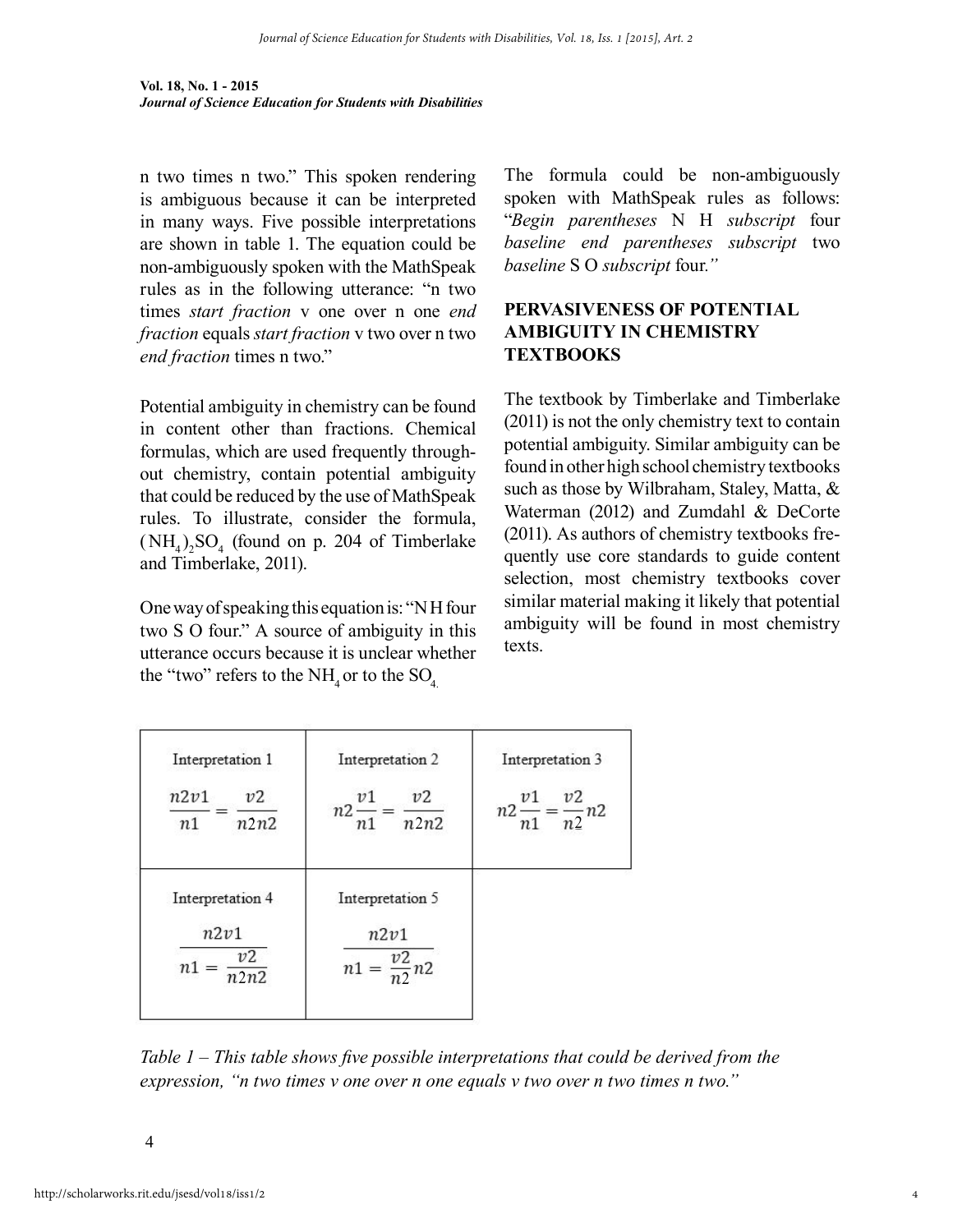#### **Ambiguity in Speaking Chemistry and other STEM Content: Educational Implications**

Chemical equations, principles, laws expressed as mathematical relationships, and dimensional analysis (also known as the Factor-Label Method or the Unit Factor Method) are often used in chemistry and it is not unusual for them to appear in chemistry textbooks. They are potential sources of ambiguity. For example, Hess's law involves the adding of thermochemical equations to give a final equation (Wilbraham et al., 2012). Hess's law is commonly taught in introductory chemistry and is likely to appear in most introductory chemistry texts. As chemical equations are involved, textbook examples of the application of Hess's Law are likely to have potential ambiguity.

Dimensional analysis involving the conversion of units is often used in solving problems in chemistry. For example, frequent manipulations in chemistry involve converting between units (for example, grams per mole to kilograms, cubic inches to cubic centimeters, volume to mass, etc.). The conversions frequently use mathematical type formula containing fractions.

As fractions are frequently spoken ambiguously, dimensional analysis equations are likely to contain material that will be spoken in an ambiguous manner. Because dimensional analysis is crucial for chemistry, it is likely that the method will be found in many basic chemistry books.

In conversions involving volume, it may be necessary to calculate the volume of a container. Superscripts are used in many volumetric calculations. Superscripts are sources of ambiguity in spoken communication of mathematics and are likely to be communicated in an ambiguous form when they are spoken in the context of chemistry.

Other examples of potential ambiguity can be found in thermodynamics, a crucial area for the study of chemistry. Because of its importance, it is likely to appear in introductory chemistry books. The area of thermodynamics contains formulas, such as the one for calculating specific heat, which contains a fraction. Because fractions are frequently spoken in an ambiguous form, textbook content about thermodynamics has the potential of being spoken ambiguously.

The few instances summarized above illustrate the many instances in which chemistry may be spoken ambiguously. Instances such as these were found in all of the chemistry textbooks examined. These findings indicate that there is considerable potential for chemistry to be spoken in an ambiguous manner.

Whether the MathSpeak rules can be adapted for all cases of ambiguity in speaking chemistry is uncertain because a systematic and comprehensive examination of potential ambiguity in chemistry has not been completed. Communication and teaching of STEM could be improved by non-ambiguous speaking of STEM material. Spoken presentations of educational material that are ambiguous may be particularly problematic for students who may rely heavily on auditory input of information such as those who have BLV and those who have specific learning disabilities that inhibit processing of printed material. Rules for nonambiguous speaking of chemistry content may enhance the learning of chemistry and may encourage the pursuit of studies and careers in chemistry. Research should be

5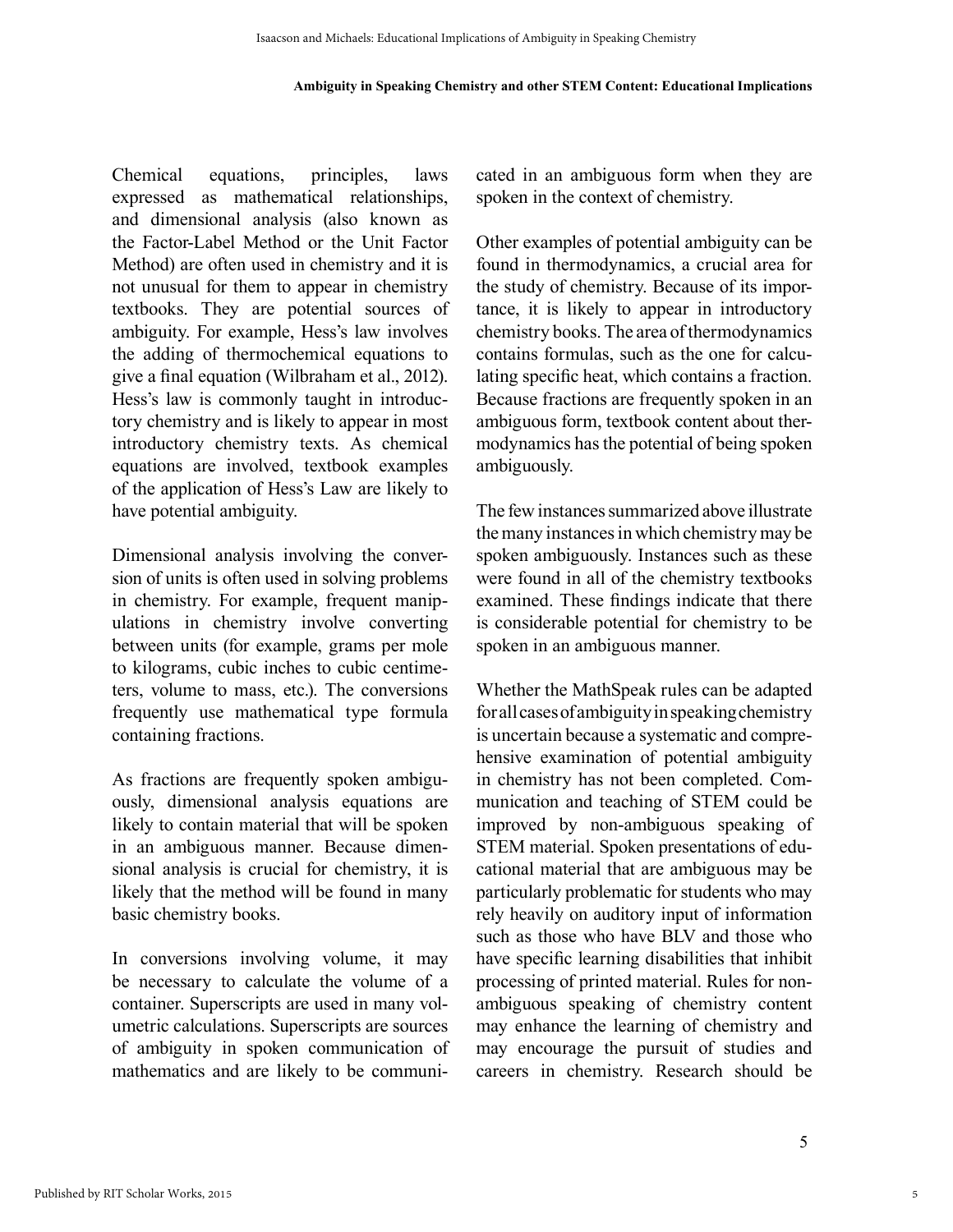**Vol. 18, No. 1 - 2015** *Journal of Science Education for Students with Disabilities*

conducted to systematically identify potential ambiguity in the communication of chemistry and to develop and standardize rules for nonambiguous communication of chemistry.

# **EDUCATIONAL TRENDS – IMPLICATIONS OF ONLINE LEARNING**

According to the Sloan Consortium (2007), online learning shows substantial increases in popularity. The visual component of online content often is inaccessible to students who have print disabilities and it will be necessary for the spoken content to be rendered non-ambiguously. The MathSpeak rules have been shown to substantially reduce ambiguity in spoken mathematics (Isaacson et al., 2010) and should be available in online courses with mathematics to facilitate communication and access by students who have print disabilities. The development of standardized non-ambiguous rules for speaking chemistry may be a step toward making online chemistry courses accessible to students who have visual impairments or other print disabilities.

Technology and engineering are fields within STEM. These fields tend to have a strong mathematical basis, which increases the probability of content found in both being spoken ambiguously. This potential ambiguity may limit access to the acquisition of knowledge and learning in the fields of technology and engineering. Students with disabilities, in particular those who have BLV, may be substantially affected and may find learning in these fields to be difficult and discouraging.

Because students who have BLV may not be able to access the visual component of online presentations, they will probably rely heavily on speech input for receiving online content. As described above, STEM content has considerable potential for being spoken ambiguously. This may severely limit access to online STEM content by students who have BLV and other auditory learners.

#### **IMPLICATIONS FOR DISABILITIES OTHER THAN PRINT DISABILITIES**

When different teachers were asked to speak the same mathematical equations, their spoken renderings were often quite different (Isaacson et al., 2012). Sometimes the same teacher would even speak the same equation differently on different occasions (unpublished data from Isaacson et al., 2012). Between and within teacher inconsistency such as that cited may be problematic for students who are first learning mathematics and for those who have difficulty understanding math in general. Furthermore, uncertainty that arises from inconsistency may be associated with increased levels of anxiety in children with autism (Boulter, Freeston, South, & Rodgers, 2014). Anxiety may inhibit learning and is associated with decreased levels of achievement (McDonald, 2001; Ocak & Yamak, 2013). Application of rules for non-ambiguous speaking of mathematics and chemistry would not only reduce ambiguity but would increase consistency of oral presentations, which could improve learning and achievement for students who may have difficulty with inconsistency.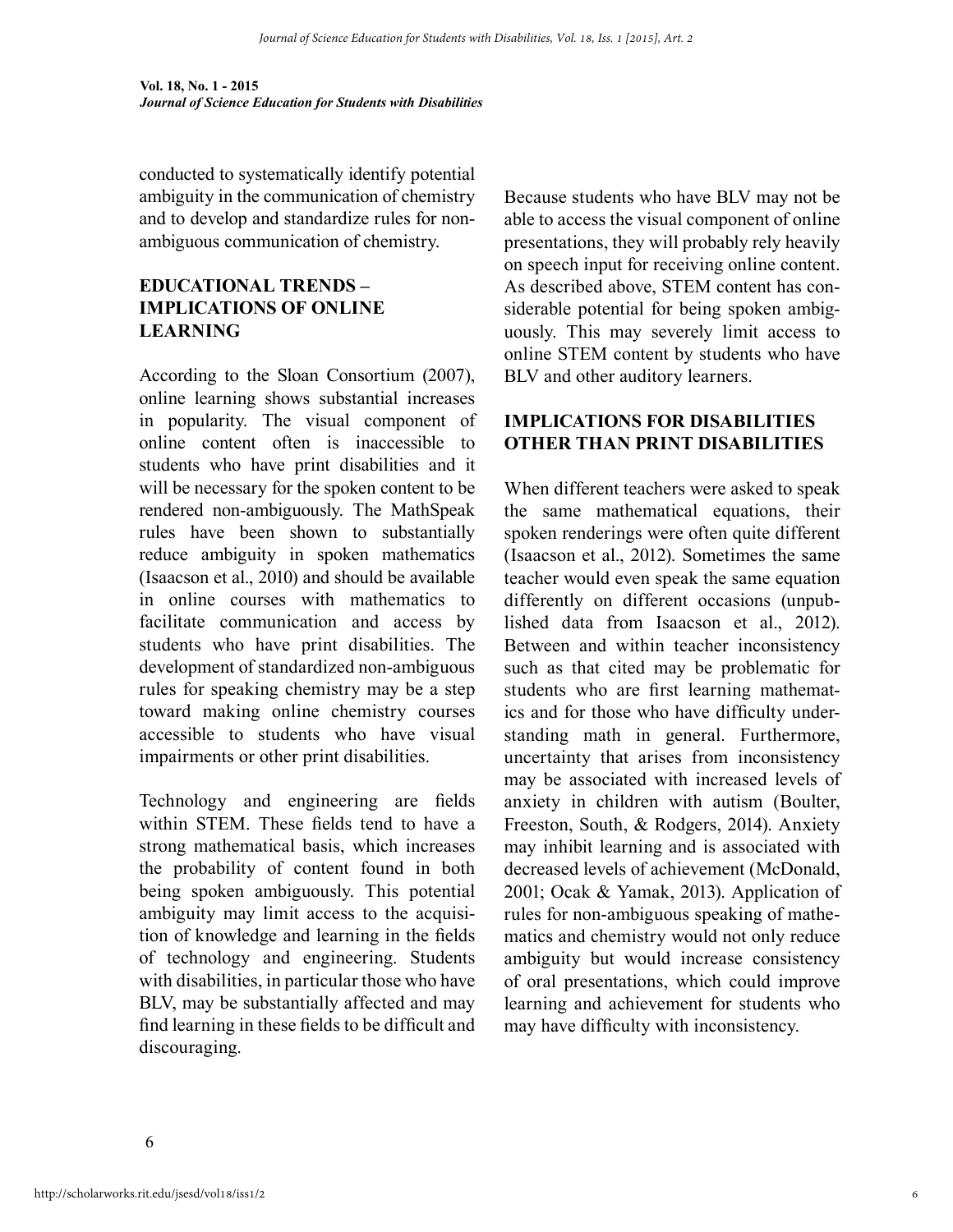#### **IMPLICATIONS FOR EDUCATORS AND FAMILIES**

Most practitioners and families want their students and children to study and learn without barriers that impede access to knowledge. Communication in mathematics and many STEM fields often is ambiguous and may inhibit learning. Rules have been developed for non-ambiguous spoken communication of mathematics. These rules also have potential applicability in other STEM fields. Teachers, family members, and other stakeholders should teach these rules and use them, as appropriate, when speaking STEM content. This may facilitate communication and learning of STEM.

#### **CONCLUSION**

Science, technology, engineering, and mathematics (STEM) are fields that have been emphasized as being in-demand, well paying, and important for our economy. Some groups of students, however, may encounter barriers that inhibit access to STEM education. This article examines barriers that may be encountered by students with print disabilities. It is important for the public to be aware of and understand issues that may inhibit education. All students deserve equal access to education. Awareness and understanding may be the first steps towards creating education equality.

Many educators are unaware, or insufficiently aware, of issues that may inhibit access to knowledge and education such as ambiguity in communication of content for learning. Isaacson et al. (2012) found that many math educators were unaware of ambiguity in spoken mathematics. Although awareness of ambiguity in speaking chemistry by chemistry teachers was not measured in the above study, it is unlikely that chemistry teachers are more aware of ambiguity in speaking chemistry and the potential ramifications than are math teachers in regards to ambiguity in speaking mathematics.

Math educators are supportive of teacher training concerning ambiguity in spoken mathematics and how to speak mathematics unambiguously (Isaacson et al., 2012). It is likely that chemistry educators would be supportive of similar training for chemistry. These observations indicate that educators are eager to improve their teaching skills for all students and that training should be provided concerning issues that may inhibit access to knowledge and learning by students with disabilities such as the spoken ambiguity in chemistry, math, and other STEM fields. Such training may enhance STEM learning and increase STEM representation of students with disabilities.

Ambiguity in speaking mathematics inhibits learning of mathematics. Rules for nonambiguous speaking of mathematics have been developed. Ambiguous communication of mathematical content in chemistry and other STEM fields may be reduced by the development and application of rules for chemistry such as MathSpeak. Because of the MathSpeak Initiative, the field of mathematics has a strong start in reducing ambiguity in spoken communication of mathematics. A systematic examination of the other STEM fields to identify sources of potential ambiguity with the objective of developing standardized rules for non-ambiguous spoken communication in these fields would

7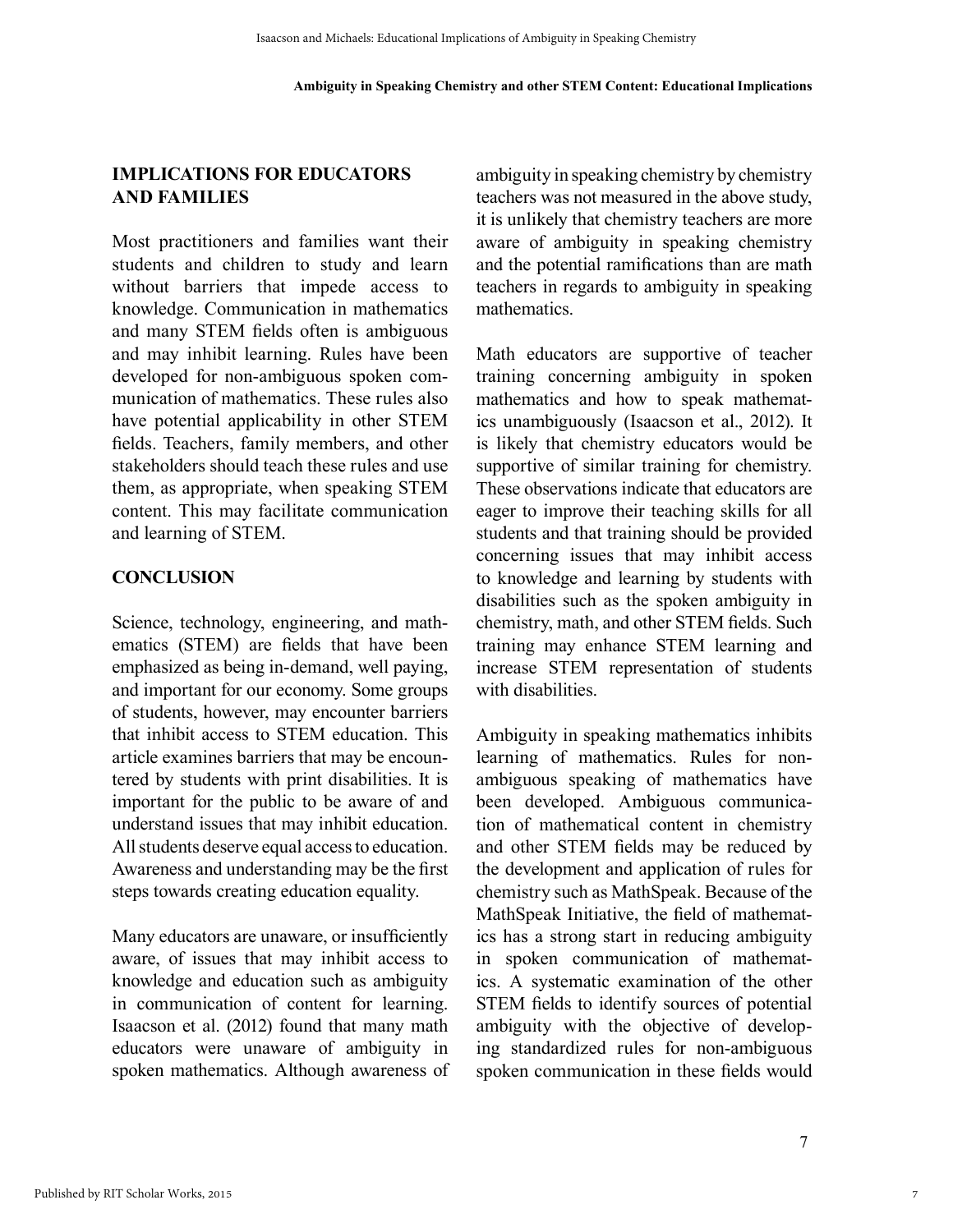**Vol. 18, No. 1 - 2015** *Journal of Science Education for Students with Disabilities*

be beneficial. As appropriate, the MathSpeak rules should be examined for their potential to be modified for non-ambiguous spoken communication in the other STEM fields.

# **BACKGROUND, FUTURE DIRECTIONS, AND ACKNOWLEDGEMENT**

This paper describes the initial phase of a project focused on educational implications of ambiguity in speaking chemistry. The initial phase consisted of an investigation of whether content in chemistry textbooks had the potential for being spoken ambiguously and whether the rules now known as MathSpeak could be used to decrease ambiguity in spoken chemistry. The MathSpeak rules evolved from informal rules that Dr. Abraham Nemeth developed during his studies of mathematics. Dr. Nemeth was originally working with us on this project. Unfortunately, he passed away before the project was completed.

The project still needs a more extensive examination of ambiguity in speaking chemistry and the development of standardized rules for speaking chemistry. Also needed is the development of mechanisms for disseminating information to teachers, both in-service and in-training, of the potential consequences of ambiguity in their teaching of STEM and rules for reducing ambiguity when speaking STEM content.

Dr. Nemeth was, and continues to be an inspiration for this project and for many students and other projects. He will be missed.